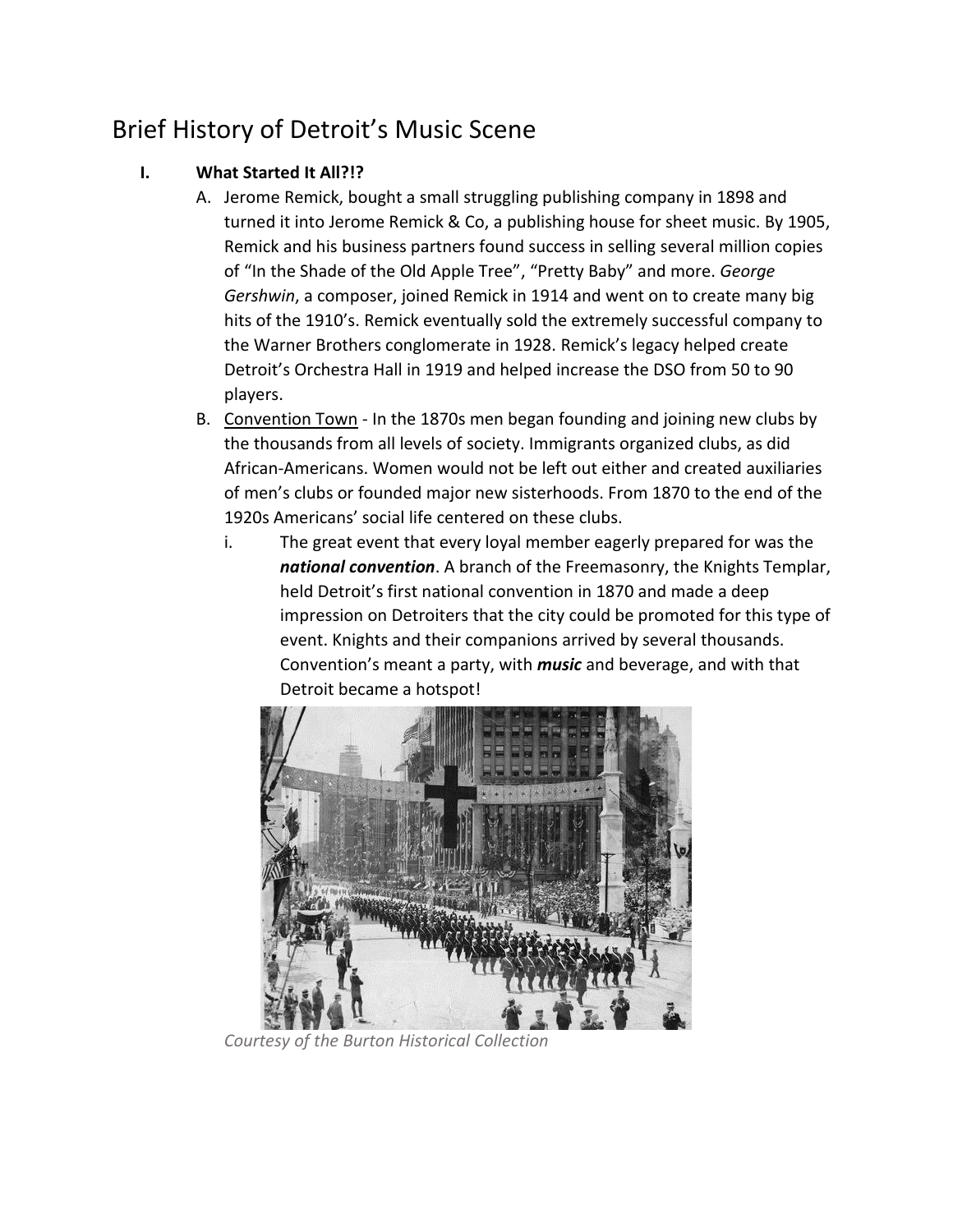#### **II. 1917-1922: Society Bands**

A. The dance craze that started around World War I was to the tune of so-called *society band music*. Society bands had a repertoire of ragtime, light classics, and popular songs within an arranged format that allowed little or no improvisation. Both white and black jazzmen got their early training in big band playing in these society bands.

#### B. **The Great Migration & Music** -

Up to 1922, the society band tradition dominated both black and white dance bands. However, there is some scant information that more jazz-oriented Black bands also played in the city at this time. Given the considerable amount of scholarly attention given to the migration of New Orleans musicians northward, it seems probable that few, if any, of these musicians came to Detroit to play for long periods of time. Again, not an unexpected occurrence; only a small percentage of Black migrants to Detroit came from Louisiana. One of the few documented jazz bands in Detroit during this period came from a more common source of migrants - Kentucky.

#### **III. 1923-1929: Big Band Jazz**

- A. At no other time before 1950 did Detroit bands play as central a role in the stylistic development of jazz as they did during the period 1923- 1929.
- B. The **Jean Goldkette Victor Recording Orchestra** and the **McKinney's Cotton Pickers** both played well-documented roles in the early development of big band jazz.
	- i. The McKinney Cotton Pickers was one of the pioneers of big band jazz in the 1920s along with a handful of other African American bands in the country.
		- a. The McKinney band is the best documented of Detroit bands, but there are others that escaped attention because they did not have the Cotton Pickers' good fortune to record before the 1940s. At least three other African American big bands had frequent engagements in Detroit's ballrooms.
	- ii. Jean Goldkette Victor Recording Orchestra represented the more avantgarde among white musicians by combining society music with "hot" solos of the day.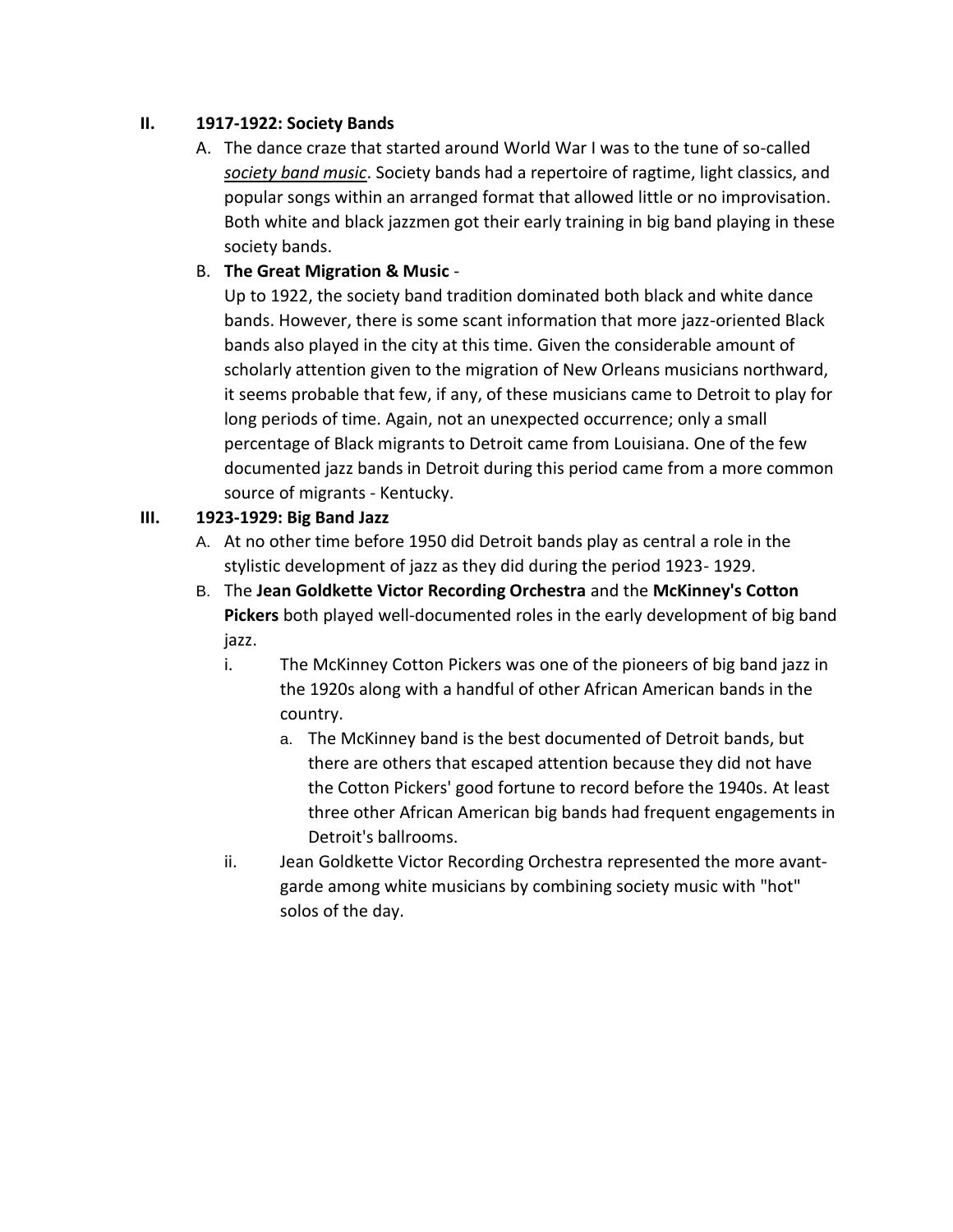a. It was not until the middle of the 1930's that white big bands had fully assimilated the stylistic innovations of the African American musical pioneers.





 *McKinney's Cotton Pickers Jean Goldkette's Orchestra Courtesy of Detroit Historical Society Collection*

C. Goldkette, like several contemporary bandleaders (white or black), was also a band booker. During its heyday in the latter half of the 1920s his booking organization managed around twenty different bands. In the fall of 1926 Goldkette brought the McKinney band to Detroit, first to the Arcadia, and by early 1927 to his own Graystone Ballroom. The band became the first African-American band to play at the Graystone, although not before it agreed, under management pressure, to change its name to McKinney's "Cotton Pickers". Its immediate commercial success at the Graystone, as well as its RCA Victor recordings (1928- 1931), kept the Goldkette organization busy booking engagements until about 1931.

## **IV. The 1930's: Paradise Valley Days**

- A. During the 1930s the most important change in the African American jazz community was the gradual shift from big ballrooms to small cabaret bands. This change in size and source of employment reflected the growth of the black-andtan cabaret and the emergence of Paradise Valley as the major entertainment spot in Detroit. The Valley was located within the Black community on the city's near East Side around the intersection of St. Antoine and Adams. Entertainment spots included, but were not limited to:
	- i. The Plantation, later Club Plantation, at 550 East Adams was the most prominent of the black-and-tans during the 1930s. Andrew "Jap" Sneed managed the club, and his partner, Stutz Anderson provided the music at the opening in the fall of 1933.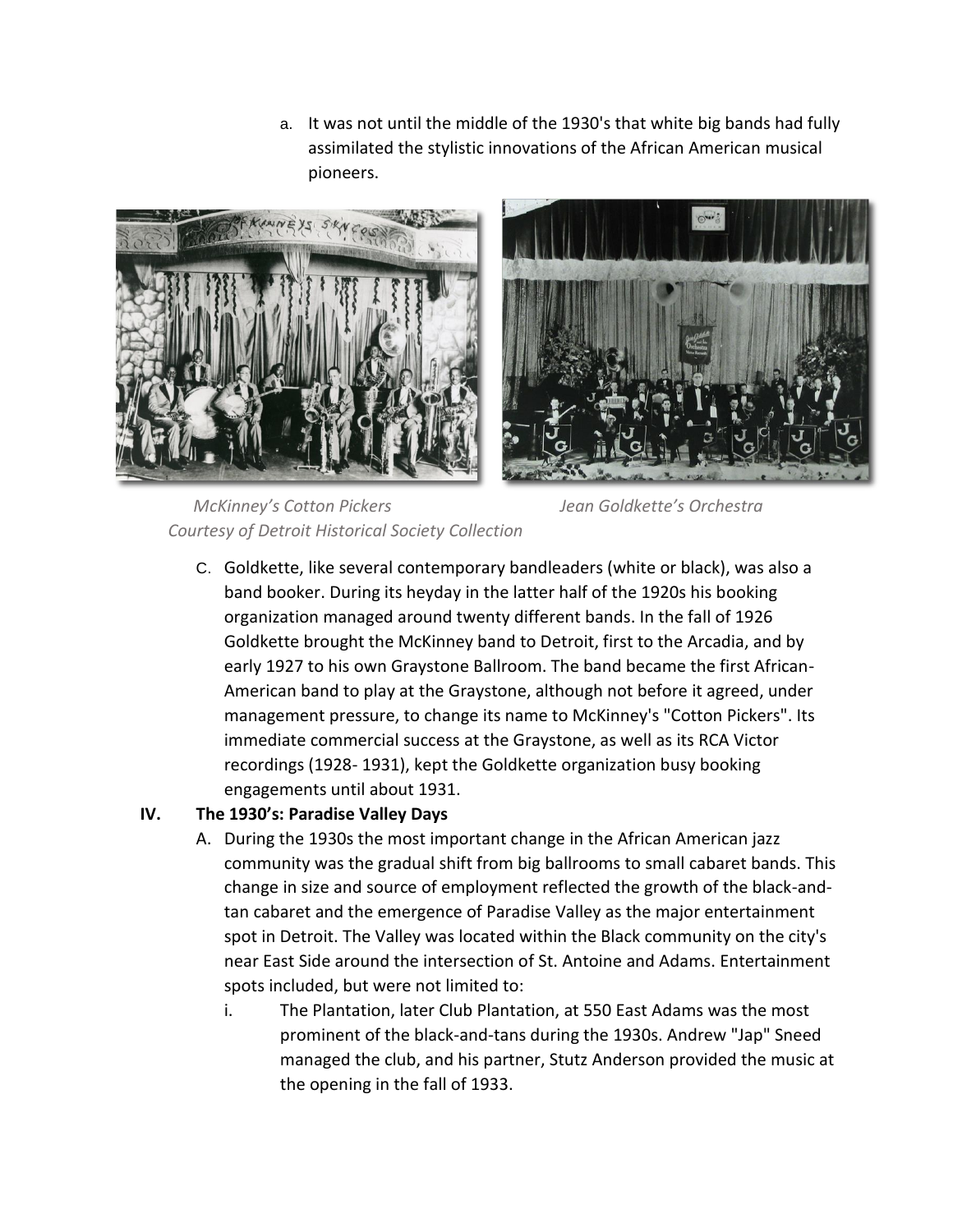- ii. Another Black-owned black-and-tan cabaret was the Chocolate Bar, which for many years had a house band led by guitarist George Dawson.
- iii. Club Harlem was one of the few white owned black-and-tan cabarets. The owner was Morris Wasserman, who later owned The Flame which in the 1950s became one of the city's major jazz clubs. Bands led by Ernest Cooper, Monk Culp and Milt Buckner played at Club Harlem.



*Performers at Club Harlem circa 1935 - Courtesy of Henry Ford Collection*

- B. Paradise Valley was also the place where musicians found after-hours spots for jam sessions and socializing. All the after-hours spots catered to integrated audiences. Jess Faithful's Rhythm Club and the B&C Club owned by Roy Lightfoot were the two most prominent spots during the decade.
	- i. During the '30s, a musicians' subculture, including some white players, developed around the jam sessions held at the after-hours spots in Paradise Valley. This provided one of the institutional foundations for the later development of a new jazz style: bebop.

## **V. The 1940's: Creating Bombs & Beats**

- A. In the years after World War II, popular music tastes changed nationally and in Detroit as well. While some fans picked up on the modern jazz trend, the general public went in a different direction. Mainstream audiences moved away from sophisticated big band swing music and began to prefer individual singers, usually of a smooth pop-jazz style.
	- i. However, whites with a southern background continued to listen to the raw sound of country music, while black audiences gravitated toward the grittier, more urban rhythm 'n' blues.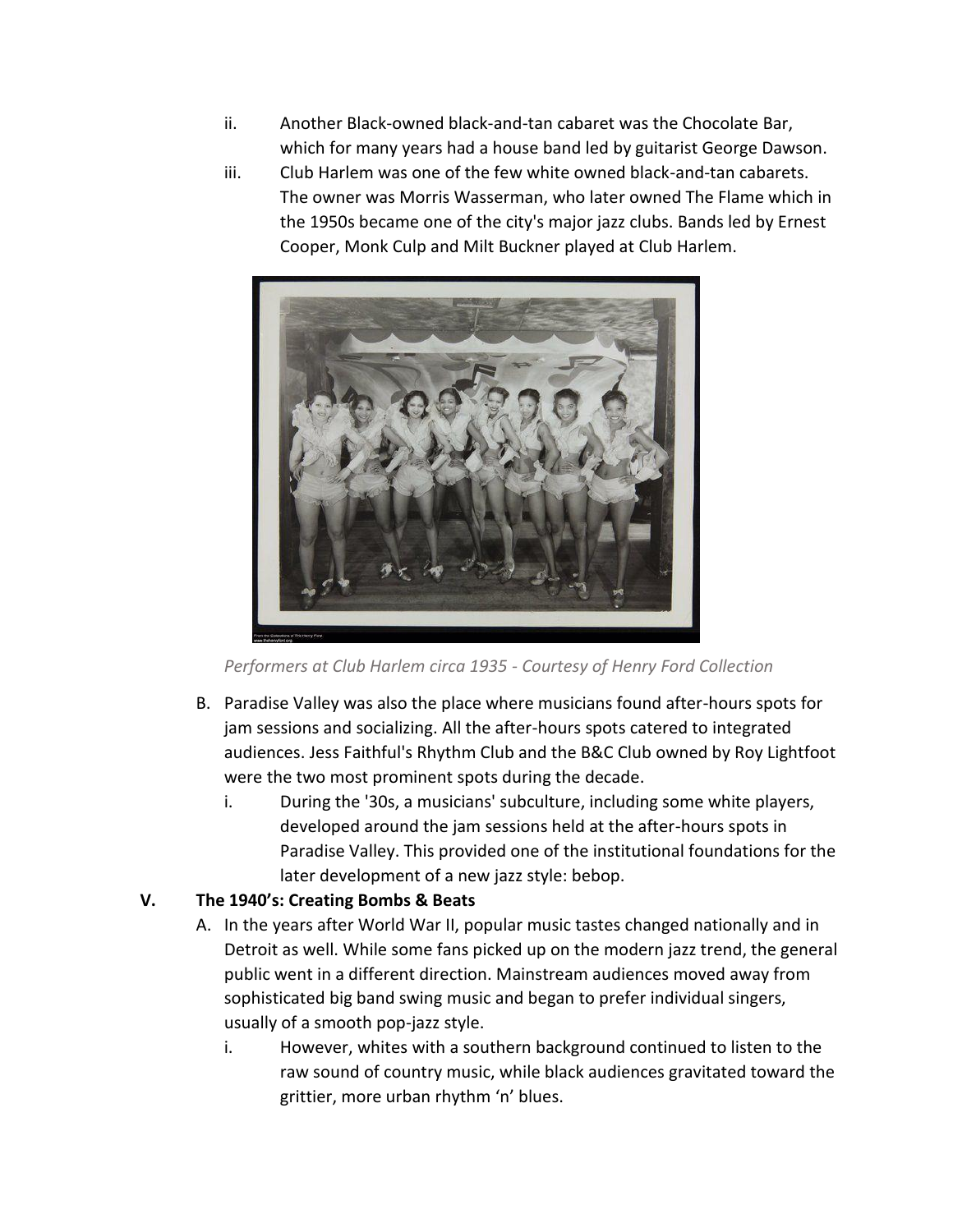- B. The Detroit blues scene found a resurgence during the 1940's, with the second wave of the Great Migration, bringing artists such as John Lee Hooker to Detroit to work in factories of the Arsenal of Democracy.
	- i. It was the emergence of local record labels in Detroit in the 1940s and 50s which helped the blues scene to flourish, compared to the 1920s, when blues artists generally emigrated to Chicago to record their music. Some small labels, including Staff, Holiday, Modern, and Prize Records, only existed for a brief time, while other labels experienced greater success. The most prominent of the Detroit-based labels from this era was Fortune Records, and its subsidiary labels Hi-Q, Strate 8 and Blue Star, which ran from 1948 to 1970.
- C. Detroit has produced some of the most famous gospel singers in past decades. In the 1940s, Oliver Green formed The Detroiters, who became one of the most popular Gospel groups of their era.

## **VI. The 1950's: Big Cars and Bolder Music**

- A. By the early 1950's, R&B, country, and pop all began to merge into a new style with a driving beat and a simple chord structure – a style that came to be called rock 'n' roll. By about 1956, with the rise of Elvis Presley, teenagers had embraced the new music and made it the focus of a snowballing American youth culture with themes of rebellion and alienation at its core.
- B. The entertainment districts of Hastings Street and Paradise Valley were razed in the late 1950s and early 1960s, the victims of urban renewal programs. This loss of music venues, along with the rise of Motown in Detroit and the popularity of rock and roll, led to the eventual demise of the Detroit blues scene in the late 1960s.
- C. In the 1950s, Laura Lee and a young Della Reese began their long and distinguished careers coming out of the Meditations Singers, indisputably the premier Detroit-based, female gospel group of that era. Theirs was the first Motor City act to introduce instrumental backing to traditional acappella vocals. Della joined the ranks of the gospel elite in Detroit, while Mattie Moss Clark is believed to be the first to introduce a three-part harmony into gospel choral music.
- D. Detroit has a long and rich history associated with rock and roll. In 1954 Hank Ballard & the Midnighters crossed over from the R&B charts to the pop charts with "Work with Me, Annie". The song nearly broke into the elite top 20 despite being barred from airplay on many stations due to its suggestive lyrics. In 1955, Detroit-native Bill Haley ushered in the rock and roll era with the release of "Rock Around the Clock".

#### **VII. The 1960's: Rise of Motown**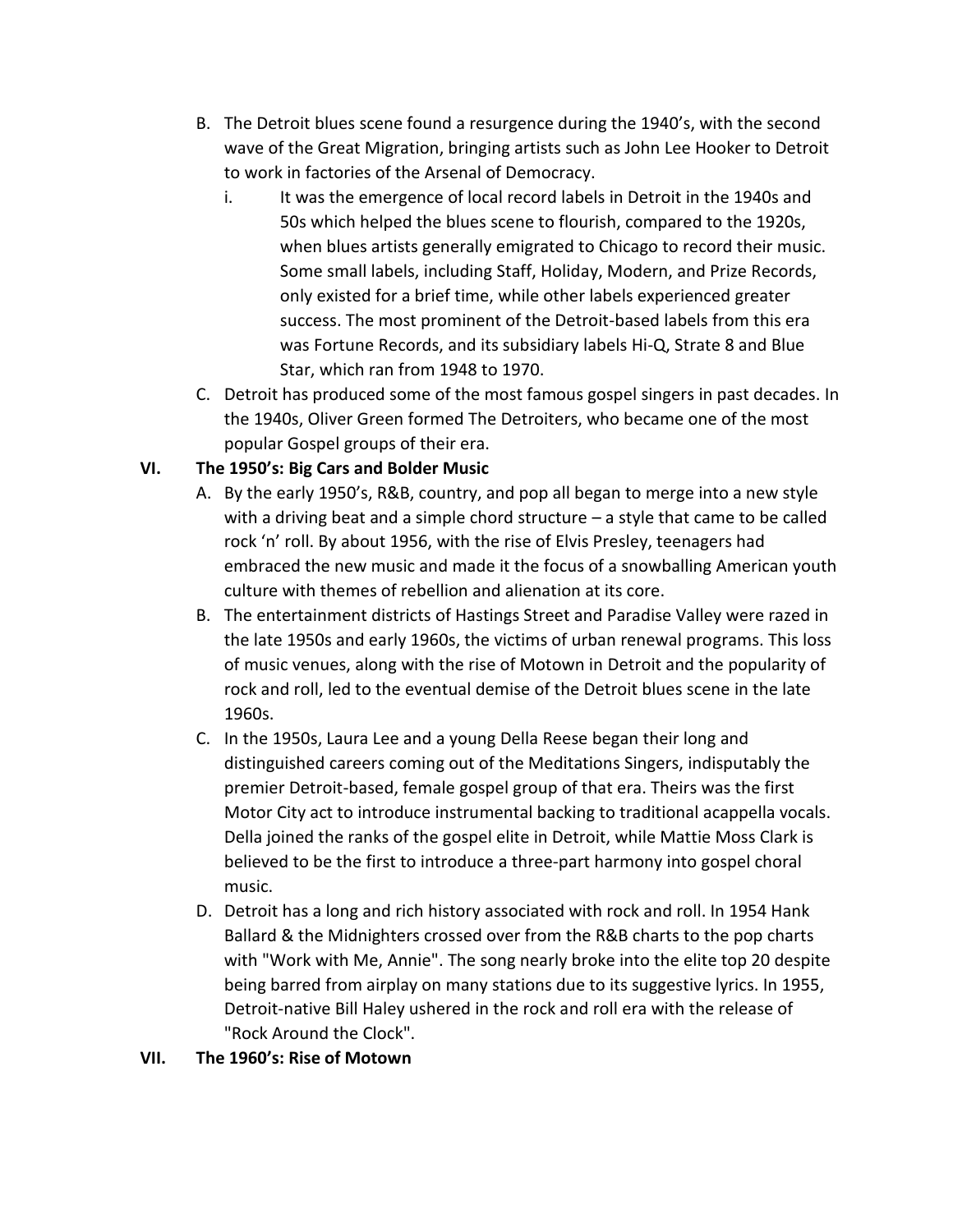- A. Detroit's brand of Soul emerged in the late 1950s and early 1960s from Gospel and R&B performers such as Aretha Franklin, known as the "Queen of Soul" and generally regarded as one of the greatest vocalists of all time.
- B. Another highlight of Detroit's musical history was the success of Motown Records during the 1960s and early 1970s.The label was founded in the late 1950s by auto plant worker Berry Gordy Jr, and was originally known as Tamla Records. As Motown, it became home to some of the most popular recording acts in the world, including Marvin Gaye, The Temptations, Stevie Wonder, Diana Ross & The Supremes, Smokey Robinson & The Miracles, The Four Tops, Martha Reeves & the Vandellas, Edwin Starr, Little Willie John, The Contours and The Spinners.
	- i. *Civil Rights & Rebellion*: Concerned that mainstream America would reject African American popular music, Berry Gordy, Jr. released his early Motown Record albums without including photographs of the bands and performers. Nonetheless, acts like The Supremes and The Temptations proved to have crossover appeal, catapulting African American musicians into homes across the nation on *American Bandstand* and the *Ed Sullivan Show*. Although Motown's development corresponded with the growing civil rights movement, the label was never a formal participant. Instead, Motown's artists helped break down social barriers in American popular culture during the 1960s and 1970s.
		- a. *Respect* Originally recorded in 1965 as a ballad by artist Otis Redding, "Respect" became Aretha Franklin's signature song after her powerhouse recording two years later. Franklin's version, which added the famous R-E-S-P-E-C-T spelling in the chorus, became a landmark song of the feminism movement in America. The song would earn Franklin two Grammy's and is number five on *Rolling Stone* magazine's list of the top songs of all time.
		- b. *Dancing in the* Street Originally conceived as a danceable party song, "Dancing in the Street" by Martha and the Vandellas became known as an anthem of civil unrest when inner-city riots broke out in Detroit and other American cities during the mid-to late 1960s. Rioters cited the song as a 'call to action', inviting them to take to the streets in protest. The song peaked at number two on the Billboard pop chart and in 2006 was preserved by the Library of Congress in the National Recording Registry.
- C. In 1965 Mitch Ryder & the Detroit Wheels had a national top 10 hit with "Jenny Take A Ride!" and then again the following year in 1966 with "Devil With A Blue Dress On"/"Good Golly, Miss Molly". Finally, in 1967, Detroit blues-rock outfit the Woolies had a regional smash hit with the Bo Diddley song "Who Do You Love?"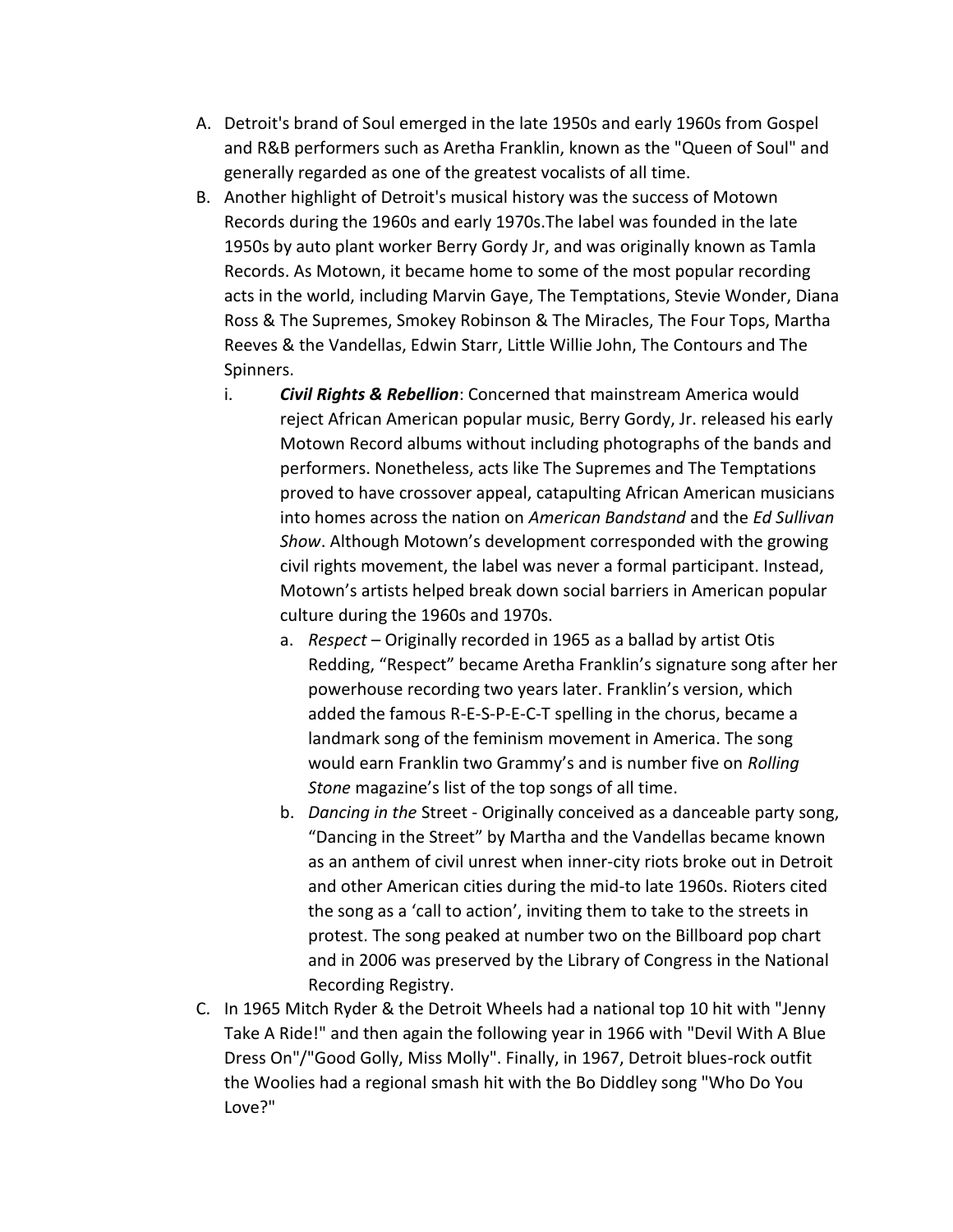i. In the late 1960s, well-known high-energy rock bands emerged from Detroit - the MC5 and Iggy and the Stooges. These bands laid the groundwork for the future punk and hard rock movements in the late 1970s.

#### **VIII. The 1970's:**

A. During the 1960s and 1970s, Detroit rockers Mitch Ryder and Bob Seger, both known for their deep and soulful vocal styles, helped establish metro Detroit as the home for rock innovation. With enthusiastic crowds filing the venues throughout the region, Detroit became a key stop on nearly every national rock and roll tour and helped inspire a generation of Detroit rockers.

#### i. *Civil Rights & Rebellion (cont'd):*

- a. "*What's Going On*" inspired by the civil unrest surrounding the Vietnam War and the police brutality directed at anti-war protestors, Motown songwriter Al Cleveland and Four Tops singer Renaldo "Obie" Benson penned a moody, soulful song to capture the confusion and tension of the early 1970s. Cleveland and Benson presented the song to artist Marvin Gaye, who added his own masterful touches to the composition and recorded the song at the Hitsville USA studios at Motown Records headquarters. Despite Berry Gordy, Jr's initial dislike of the song, "What's Going On" and the album of the same name went on to become a critical and commercial success.
- b. *"War" –* Written for and originally recorded by the Temptations, the anti-Vietnam protest song was deemed too controversial for one of Motown's signature acts, so little-known Motown singer Edwin Starr volunteered to re-record the song. Starr's version reached number one on the Billboard pop chart in August 1970 and is regarded as one of the most important protest songs of all time. The soulful and intense lyrics combined with heavily syncopated rhythm to produce a song that became an anthem of the anti-war movement during the early 1970s.

## **IX. 1980's & 90's: From Synthesizers to Slim Shady**

A. **Techno** - In the early 1980s, three high school friends in the Detroit suburb of Belleville experimented by mixing disco, dance, and house music. Juan Atkins, Derrick May, and Kevin Saunderson, or the "Holy Trinity" as they became known, along with Eddie Fowlkes, are considered the founders of Techno, the altogether new sound that emerged from this musical fusion. Techno began taking hold in the Detroit and Chicago club scenes in the late 1980s and exploded into a worldwide phenomenon when European DJs discovered the unique combination of driving beats and digital effects. Techno is alive and well in Detroit today and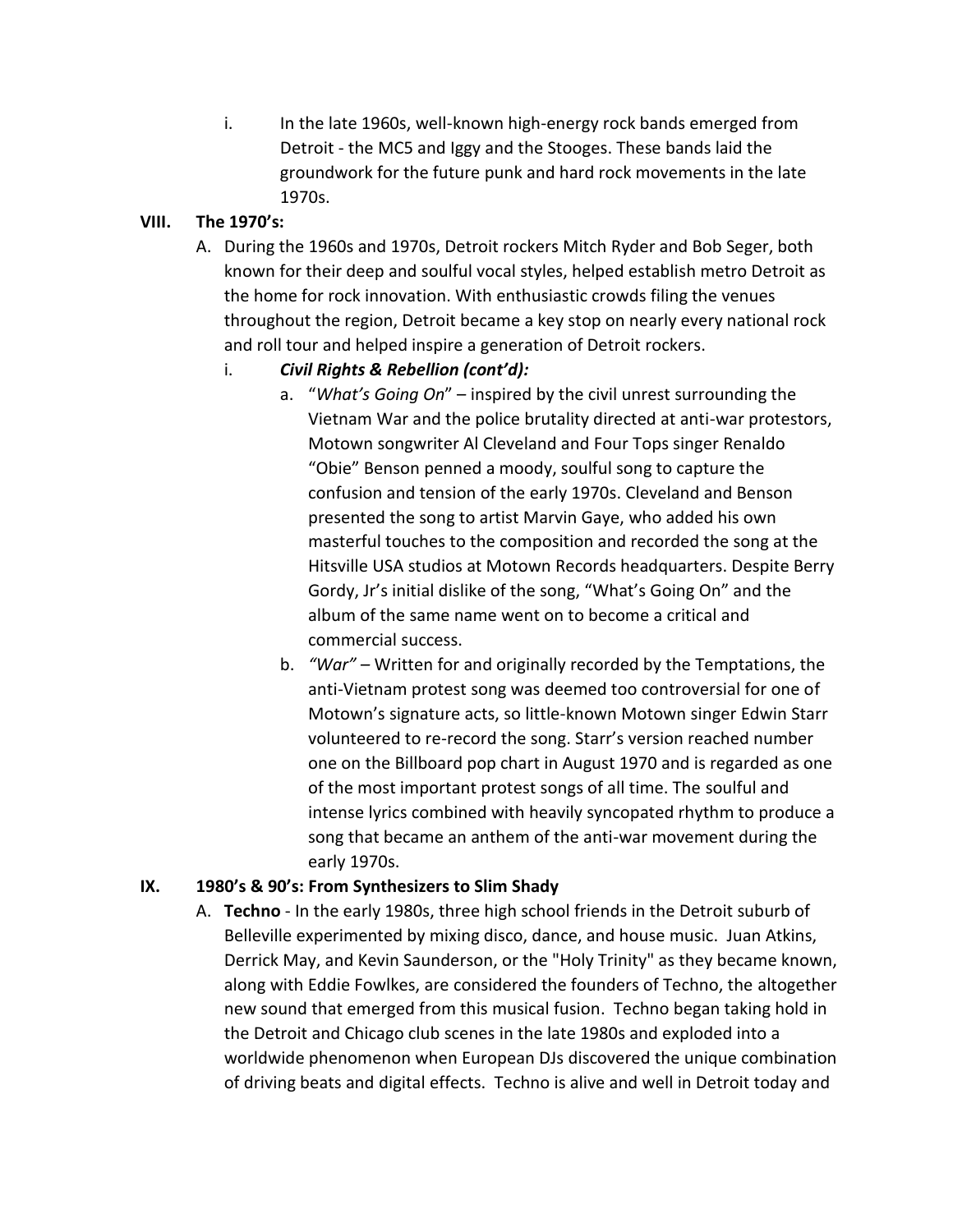is celebrated each year during *Movement* held at Hart Plaza each Memorial Day Weekend.

B. **Rap** – When the film *8 Mile* debuted in 2002, it depicted Detroit as a breeding ground for new musicians and *lyrical styles born out of the frustrations of a city in decline*. Filmed in Detroit and starring Marshal "Eminem" Mathers in the lead role, the soundtrack debuted at number one on Billboard's pop chart and Mathers won an Academy Award for Best Original Song for the hit "Lose Yourself"

## **X. Places to "Be Seen"**

- A. Graystone Ballroom Located on Woodward Avenue near Canfield, the Graystone Ballroom was one of the most renowned dance halls in the nation during the 1920s and 1930s. it served as the home base for McKinney's Cotton Pickers and welcomed national jazz acts such as Cab Calloway and count Basie to its stage. The building was demolished in 1980, after decades of neglect.
- B. The Roostertail Named for the spray created by the wake of a fast-moving boat, The Roostertail has been one of Detroit's premier waterfront destinations since 1958. The venue was a favorite stop for many of Detroit's twentieth century musical icons, from Motown great Stevie Wonder and Diana Ross to the Queen of Soul, Aretha Franklin.
- C. Flame Show Bar Located at the corner of John R and Canfield, the Flame Show Bar was one of the leading entertainment spots in Detroit's and a showcase for African American musicians during the 1950's. The club's bandleader, Maurice King regularly welcomed headliners like Billie Holiday, Della Reese, Sam Cooke and Dinah Washington.
- D. DTE Energy Music Theatre Opening as the Pine Knob Music theatre in 1972, this outdoor Amphitheatre located in Clarkston MI seats more than 15,000 people and is considered to be one of the country's top outdoor music venues. Each summer it hosts concerts my local favorites, including Kid Rock, and national acts ranging from Jimmy Buffet to Aerosmith.

#### **XI. Bibliography**

Bond, Marilyn, and S. R. Boland. The birth of the Detroit sound: 1940-1964. Charleston, SC: Arcadia, 2002.

Bjorn, Lars, and Jim Gallert. Before Motown: a history of jazz in Detroit, 1920 - 60. Ann Arbor: U of Michigan Press, 2002

Carson, David A. Grit, noise, and revolution: the birth of Detroit rock n' roll. Ann Arbor: Mich., 2006.

Chilton, John. Who's Who in Jazz. New York: Chilton Books, 1972

Hennessey, Thomas K. From Jazz to Swing: Black Jazz Musicians and Their Music. Northwestern University, 1973.